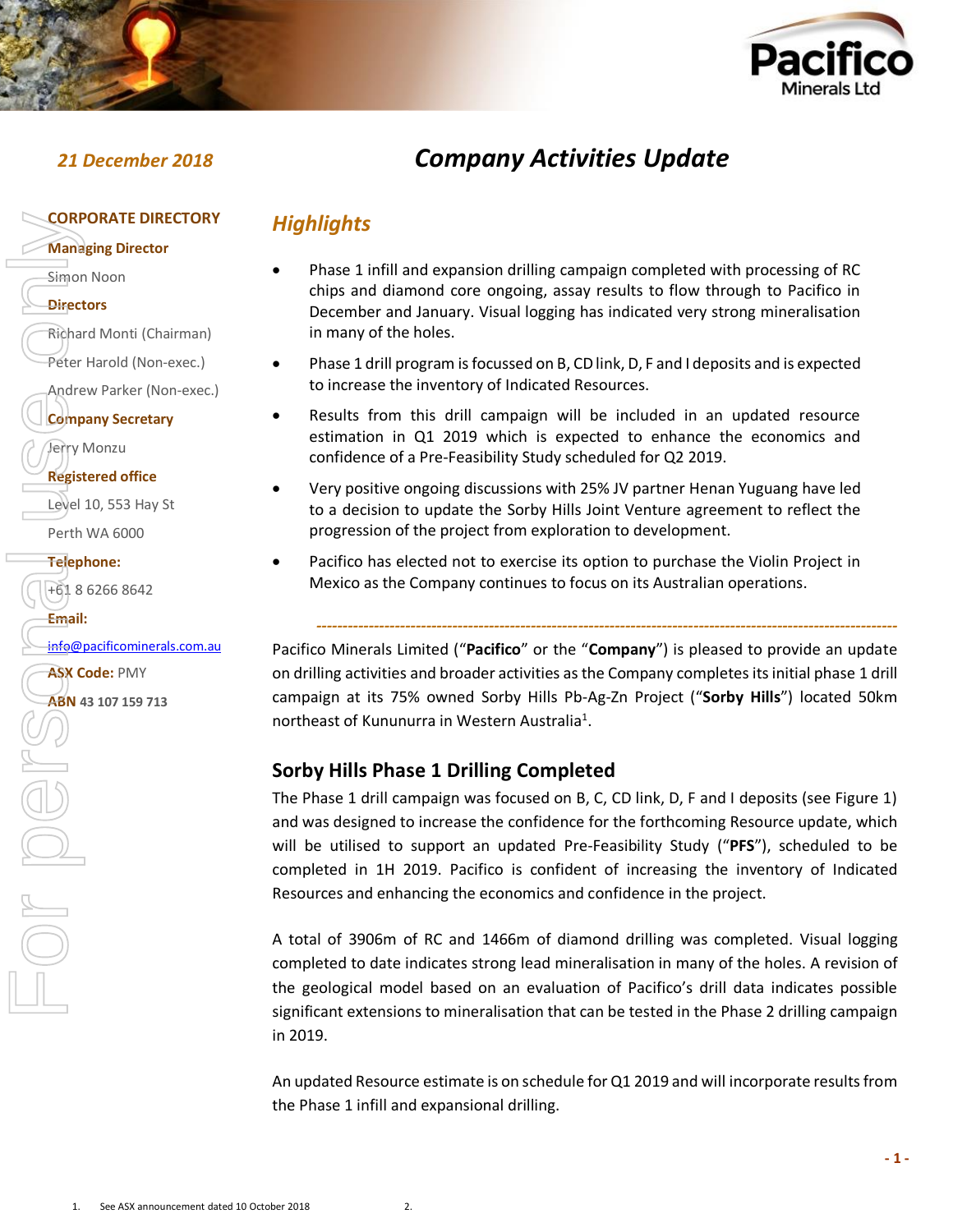

## **Strategic Discussions with JV Partner Henan Yuguang**

Managing Director, Mr Simon Noon, has recently returned from a very successful trip to China, having been invited to visit the head office of 25% Joint Venture ("**JV**") partner Henan Yuguang Gold & Lead Co. ("**Henan Yuguang**"). Henan Yuguang are the largest lead smelting enterprise and largest silver producer in China.

Key discussions were centred around:

- Henan Yuguang's focus on securing supply of mineral concentrate and assisting Pacifico in advancing Sorby Hills to production.
- Offtake and payability discussions to begin immediately with the aim of strengthening the economics of the feasibility study.
- Sorby Hills Joint Venture agreement will be updated to suit a development project, with Sorby Hills now having progressed beyond exploration.

## **Reflecting on 2018**

In what has been a very challenging year for global markets and commodities, 2018 has seen Pacifico advance from an early stage exploration company to an advanced exploration and development company through the acquisition of the Sorby Hills Lead-Silver-Zinc deposit in Western Australia. The acquisition has also led to Quintana Minerals Corporation, whose main focus is to provide flexible capital to producing or near-term producing mines, becoming one of Pacifico's largest shareholders.

Having successfully raised approximately \$4.0m (before costs) and closing the acquisition in October, Pacifico is now 75% owner of the Sorby Hills project with the remaining 25% owned by one of the world's largest lead smelter and silver producers, Henan Yuguang, who have reaffirmed their commitment to support the development of the project. Pacifico also welcomed three additional new substantial shareholders, with the Top 4 shareholders now accounting for ownership of around 24% of the shares on issue. The Top 20 shareholders currently account for 45% of Pacifico's register and includes large holdings by Pacifico's board and management team.

Sorby Hills is 50km's north of the town of Kununurra, with sealed roads leading to the project. The deposit lies under shallow cover and is very large, only slightly dipping, and open at depth and along strike. Pacifico has updated the resource estimate to JORC 2012 code with a Global Resource of 16.5Mt at 4.7% Pb, 53g/ Ag, 0.7% Zn (see ASX announcement 24 August 2018). Once in production, a high-grade concentrate could be transported to Wyndham Port, about 150km by road, with no additional transport infrastructure required. Environmental Protection Authority approvals and Mining titles have already been obtained. All of these factors indicate to Pacifico management that Sorby Hills has the potential to be fast tracked to production. Example of the and payability discussions were centred around:<br> **a** definitive and payability discussions to begine feasibility study.<br> **b** official and payability discussions to begine feasibility study.<br> **Example 10.2018** 

Pacifico's Managing Director, Simon Noon, commented:

"Just 6 weeks ago we closed the acquisition of Sorby Hills and already we've completed a highly successful drilling campaign, results from which we are confident will materially upgrade the resource estimate (JORC) and enhance the Pre-Feasibility study which is already underway and will be completed in the first half of 2019. Sorby Hills has all the signs of being a company maker for Pacifico, with 2019 being a pivotal year as we focus on progressing quickly towards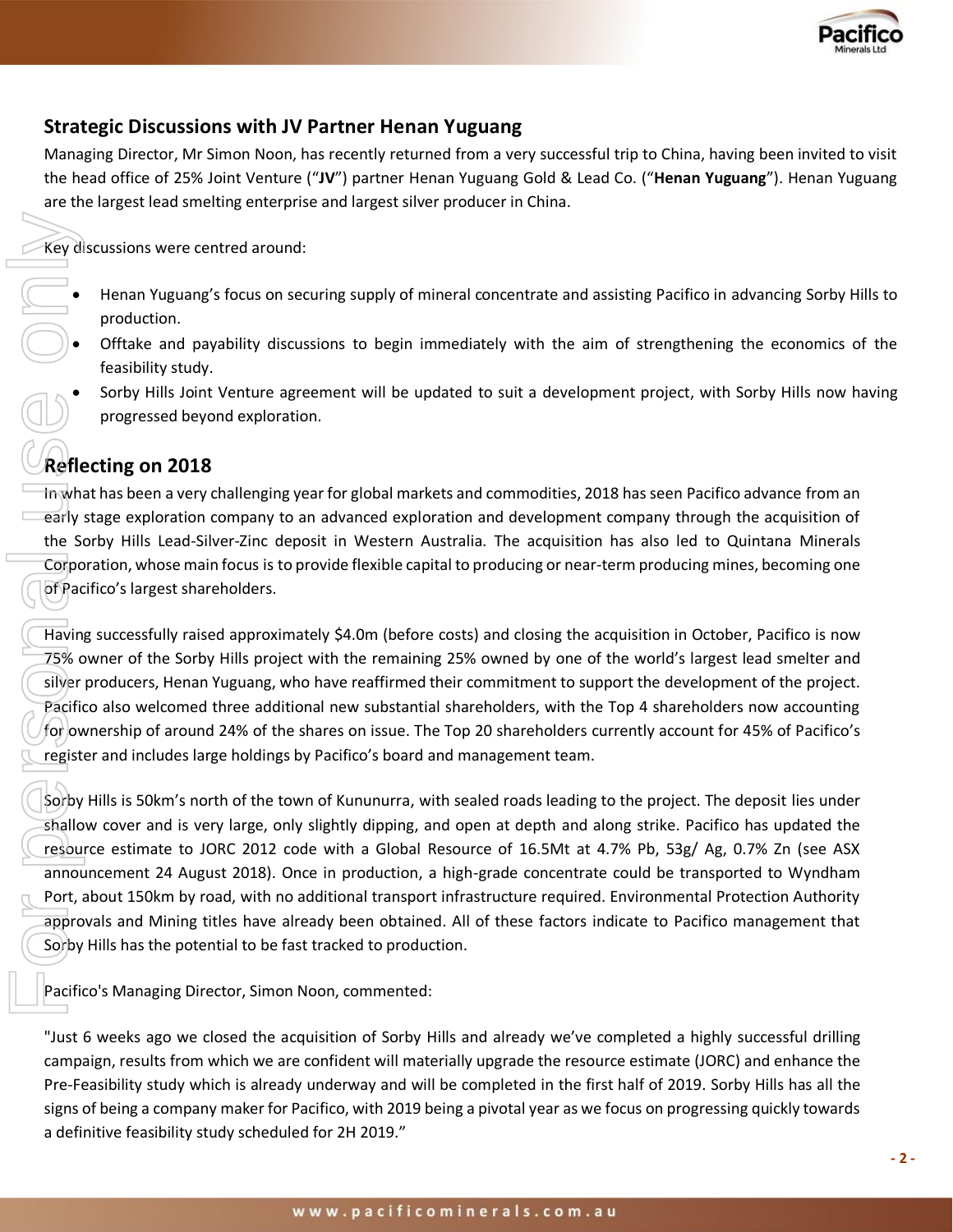

## **Sorby Hills Activities 2019**

1H 2019

- Assay results from Stage 1 infill and expansion drilling.
- Updated Resource estimate.
- Updated Pre-Feasibility Study.
- Stage 2 infill and expansion drilling.

## 2H 2019

- Assay results from Stage 2 infill drilling.
- Updated Resource estimate.
- Definitive Feasibility Study, and a move to project financing.



*4.7% Pb, 0.7% Zn and 54 g/t Ag (see ASX announcement 24 August 2018).*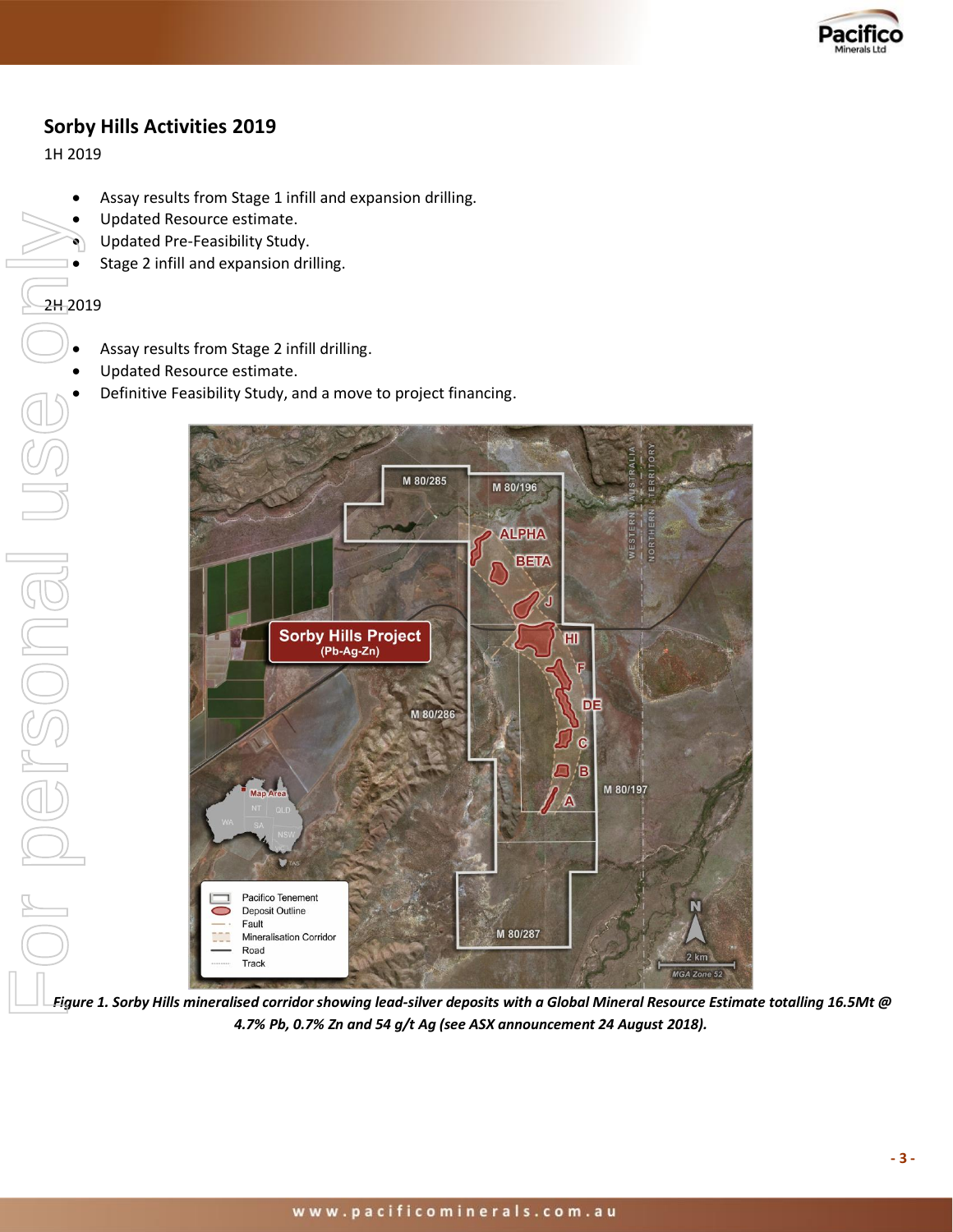

## **Violin Project - Mexico**

Pacifico has elected not to exercise its option to acquire the Violin Project in the Guerrero Belt, Mexico. Notwithstanding the very encouraging results of exploration to date, the Board of Pacifico have prioritised the importance of developing Sorby Hills over further exploration in Mexico. The Violin project option pre-dated the acquisition of Sorby Hills and current market conditions are not sufficiently rewarding for early stage exploration projects.

The Company has fulfilled all its obligations under the Option Agreement and the Company has no further obligations under the Option Agreement.

We look forward to a prosperous 2019 and wish all our shareholders a safe and enjoyable festive season.

## *For further information or to be added to our electronic mailing list please contact:*

Simon Noon (Managing Director) Phone: +61 (0)8 6266 8642 Email: [info@pacificominerals.com.au](mailto:info@pacificominerals.com.au)

## *About Pacifico Minerals Ltd*

Pacifico Minerals Ltd ("**Pacifico**") (ASX: PMY) is a Western Australian based exploration company with interests Australia, Mexico and Colombia. In Australia, the company is currently focused on advancing the Sorby Hills Lead-Silver-Zinc Joint venture project in WA. Pacifico owns a 75% interest in the joint venture with the remaining 25% (contributing) interest held by Henan Yuguang Gold & Lead Co. Ltd.

#### *About Henan Yuguang Gold and Lead Co Ltd*

Henan Yuguang Gold and Lead Co "HYG", Ltd was established in 1957 by the government of Jiyuan City which is in Henan Province in North China. In July 2002, HYG (exchange code: 600531) was listed on the Shanghai Stock Exchange (SSX). Current ownership is approximately 34.61% by Jiyuan City. HYG is the largest lead smelting company and silver producer in China and has been among the Top 500 Chinese enterprises and Top 500 Chinese manufacturing enterprises for the last five consecutive years. The main products produced by HYG are electrolytic lead, gold, silver and copper which are all registered at LME and LBMA respectively. In 2017, HYG produced 415,100 tonnes of electrolytic lead, 110,000 tonnes of copper, 958 tonnes of silver, 7,383 kg of gold and achieved sales of about US\$2,684 million. HYG's plants are largely modern, focussed on development of industrial technology and are environmentallyfriendly. Its recently-refurbished lead smelting plant has achieved full automation. More information can be found on the HYG website; http://www.yggf.com.cn/en/.

## *Competent Person Statement and JORC Information*

The information in this announcement that relates to Mineral Resources is extracted from the announcement entitled "Sorby Hills Resource Update to JORC 2012" dated 24 August 2018 which is available to be viewed on the Company's website (www.pacificominerals.com.au) and which is based on information compiled by Mr Geoff Reed (in respect of the DE deposit) and Mr David Williams (in respect of the A, B, C, F, H, I, Alpha and Beta deposits) as Competent Persons. The Company confirms that it is not aware of any new information or data that materially affects the information included in the original announcement, and in the case of estimates of Mineral Resources, that all material assumptions and technical parameters underpinning the estimates in the relevant announcement continue to apply and have not materially changed. The Company confirms that the form and context in which the Competent Persons' Finance contributions are not sufficiently rewarding for<br>
The Company has fulfilled all its obligations under the<br>
CMP of Direction Agreement.<br>
(We look forward to a prosperous 2019 and wish all<br>
For further information or